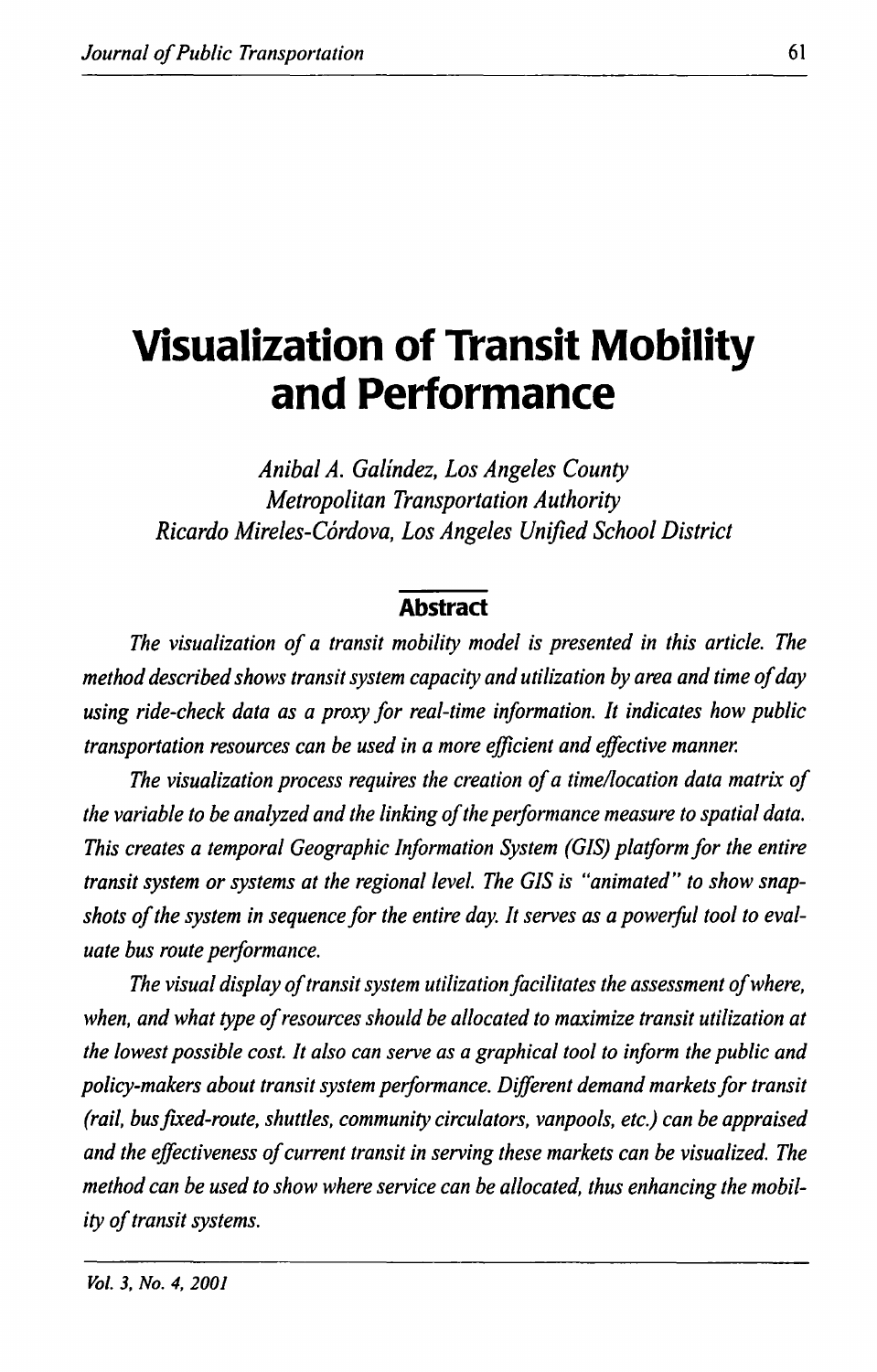*This article seeks to visualize the utilization of transit resources. Ideally, the mechanics of transportation system design and supply would be subject to continuous evaluation and refinement using an integrated scheme of automatic vehicle locators (AVLs), automatic passenger counters, and automated fare collection equipment. Currently, most transit agencies do not have this technology and rely instead on manual or semiautomated ride checks collected periodically. In lieu of real-time data, it is generally agreed that a ride check provides the most comprehensive set of data for operational and transit planning purposes. The methodology proposed in this article uses the ride check to visualize transit system performance by time of day and geographic area.* 

#### **Introduction**

A GIS has been defined as:

*the organized activity by which people: (]) measure aspects of geographic phenomena and processes; (2) represent these measurements, usually in the form of a computer database, to emphasize spatial themes, entities, and relationships; (3) operate upon these representations to produce more measurements and to discover new relationships by integrating disparate sources; and (4) transform these representations to conform to other frameworks of entities and relationships.* (Chrisman 1997)

A comprehensive treatment of GIS, an emerging multidisciplinary technology, is beyond the scope of this article. An understanding of GIS requires, at a minimum, knowledge about attribute and spatial measurement and the representation of this measurement; different kinds of operations and transformations that can be applied to spatial entities and attributes; and the evaluation and implementation of the GIS within social and institutional contexts. An account of these particulars can be found in Chrisman and the references cited therein.

Geographic information is commonly broken into the components of time, space, and attribute ( when, where, and what.) Most GIS is organized with time held constant. Experience shows that attributes change with time. For example, overcrowding on a transit line is usually a temporal phenomenon. This condition is dynamic and occurs at certain locations and time periods. A static GIS does not allow the viewer to see these changes and their interactions within the transportation system.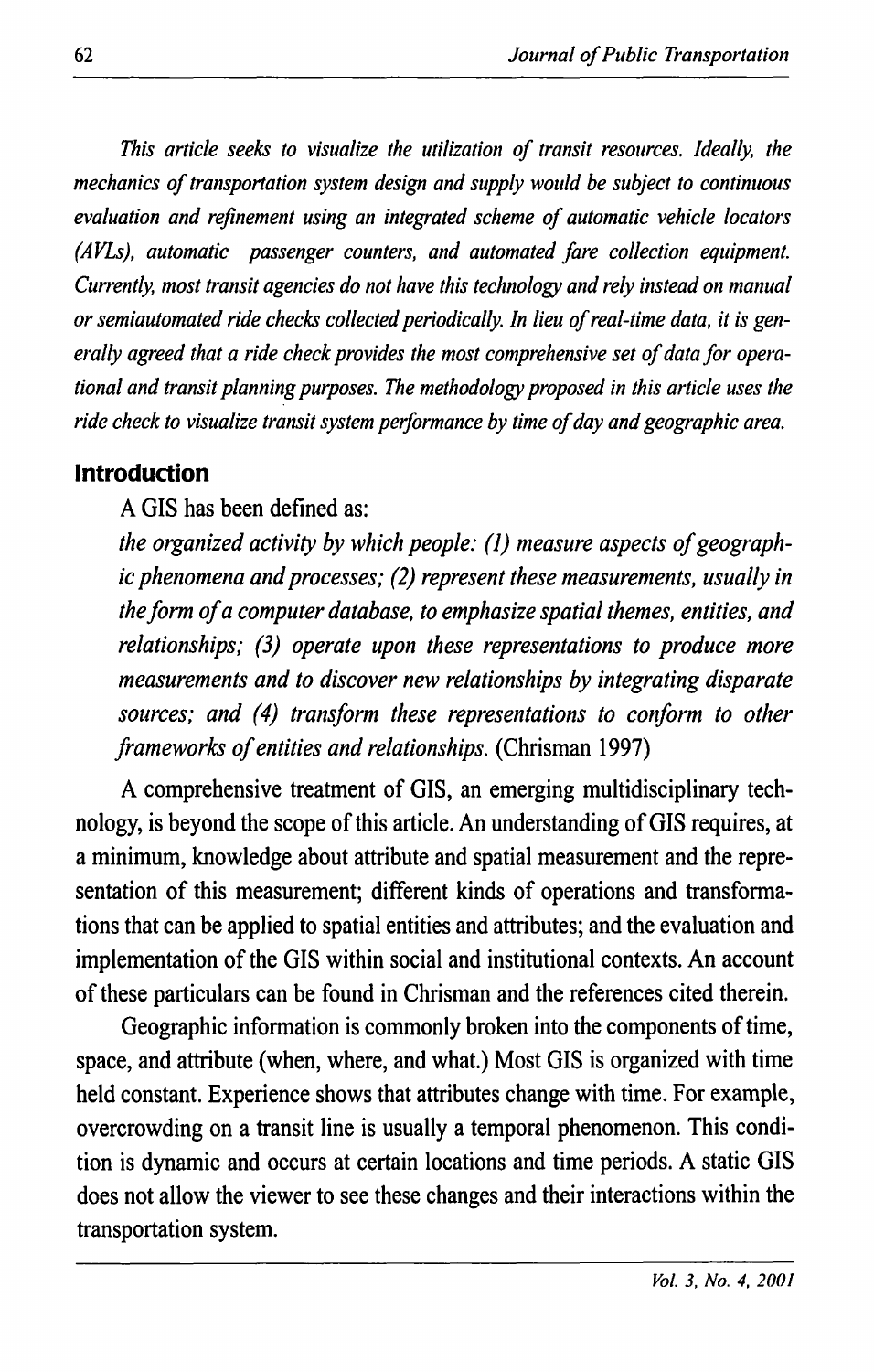A temporal GIS, by storing information that changes with time, is able to answer questions such as where and when do the attributes or spatial objects change, what patterns may be observed, and what might be the underlying causes of these changes. Temporal GIS data can be visualized by "animating" the attribute information within a user-controlled, time-period sequence. The analysis can be done from a customer, transit agency, and/or regional perspective.

The GIS allows for the analysis of contiguous areas instead of discrete transit routes. It also serves as the basis for the creation of a street centerline GIS dataset that incorporates the transit route information as a network. This system would be amenable to network analysis questions such as assignment of routes to garages to minimize deadhead time. Current GIS software has the capability of performing network operations that can be used to evaluate service coverage and the minimization of aggregate walking time to transit stops. Another application would be efficient schedule adjustments for multiple time transfers.

The GIS serves as an aid in the design of transit systems. A system redesign should incorporate origin and destination surveys, trip diaries, and other forms of customer information. This allows explicit demand-side elements to be incorporated in the analysis. As an example, the survey data could be visualized and the system investigated for areas where passenger demand justifies nonexistent direct connectivity between travel points to minimize travel time.

# **Methodology**

In the transit mobility model visualization, the ride-check data must be formatted as time/location matrices of the variables to be analyzed. These matrices are then imported into a GIS. A temporal GIS is created by sequentially displaying the map snapshots through animation software.

The method requires that the ride-check data have geocoded bus stops. The weekday ride-check data used were collected between December 1995 and August 1998. The data were organized by route and the ridership attribute information such as boardings, alightings, load ratios, schedule adherence, etc. summarized by stop and time period. This procedure creates a time of day/tran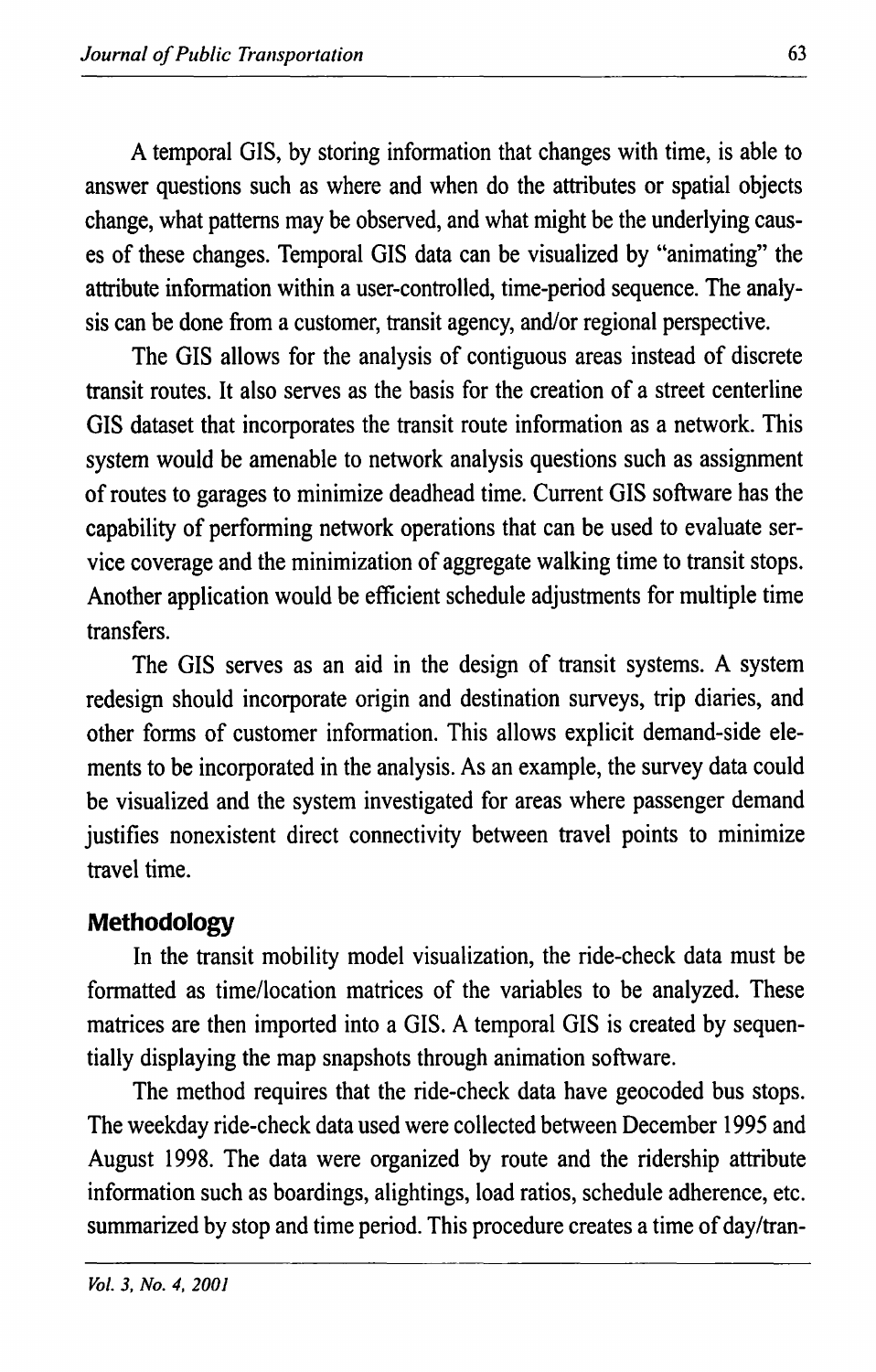sit stop location matrix of the variable of interest. The matrix can be generated through relational database, statistical, or mathematical software packages, or in-house computer programming.

Activity at a bus stop is what is known in GIS terminology as an "event." The process of geocoding takes an event's locational reference and matches it to a map that contains a spatial representation of the location. The reference to a location could be one of several types: ax, y (and z) coordinate, an address, or a measure along a route. A layer of geographic information is a collection of geographic features such as rail tracks, roads, transit routes, bus stops, municipalities, etc. The same type of shape—either points (bus stops), lines (routes), or polygons (cities)-represents these features. The geocoded bus stop data provide the link that ties the ridership information to the GIS platform. The x,y coordinates of the bus stops can be linked in the database to attribute information about the bus stop such as transfer possibilities, landmarks, amenities, etc.

Graphic files with the variables and information of interest for particular time periods are generated in the GIS. These "snapshots" of the area are shown within a user-controlled time window sequence to produce the computer "animations." Passenger flow volumes on streets served by multiple routes can be depicted through three-dimensional graphics. The "animation" can be done as a slide show in a presentation software program, with "dynamic graphic engine" software or graphical simulation software packages.

The model is useful for presenting and analyzing complex bus route and transit system information. Among the advantages of using a GIS platform is the ability to tie the model information to other transit-related databases. This permits the overlay of geographic (schools, hospitals, shopping centers, etc.) and census-tract or block-level demographic features (income, auto availability, likelihood of transit dependency, etc.) to the ridership data on a map as well as operational peculiarities of the different transit routes.

The data can be aggregated to compute selected summary statistics by areas such as demographics, percentage of overcrowded bus stops and of impacted patronage, and economic/productivity numbers. GIS methods for statistical work permit the detailed treatment of statistical information using cus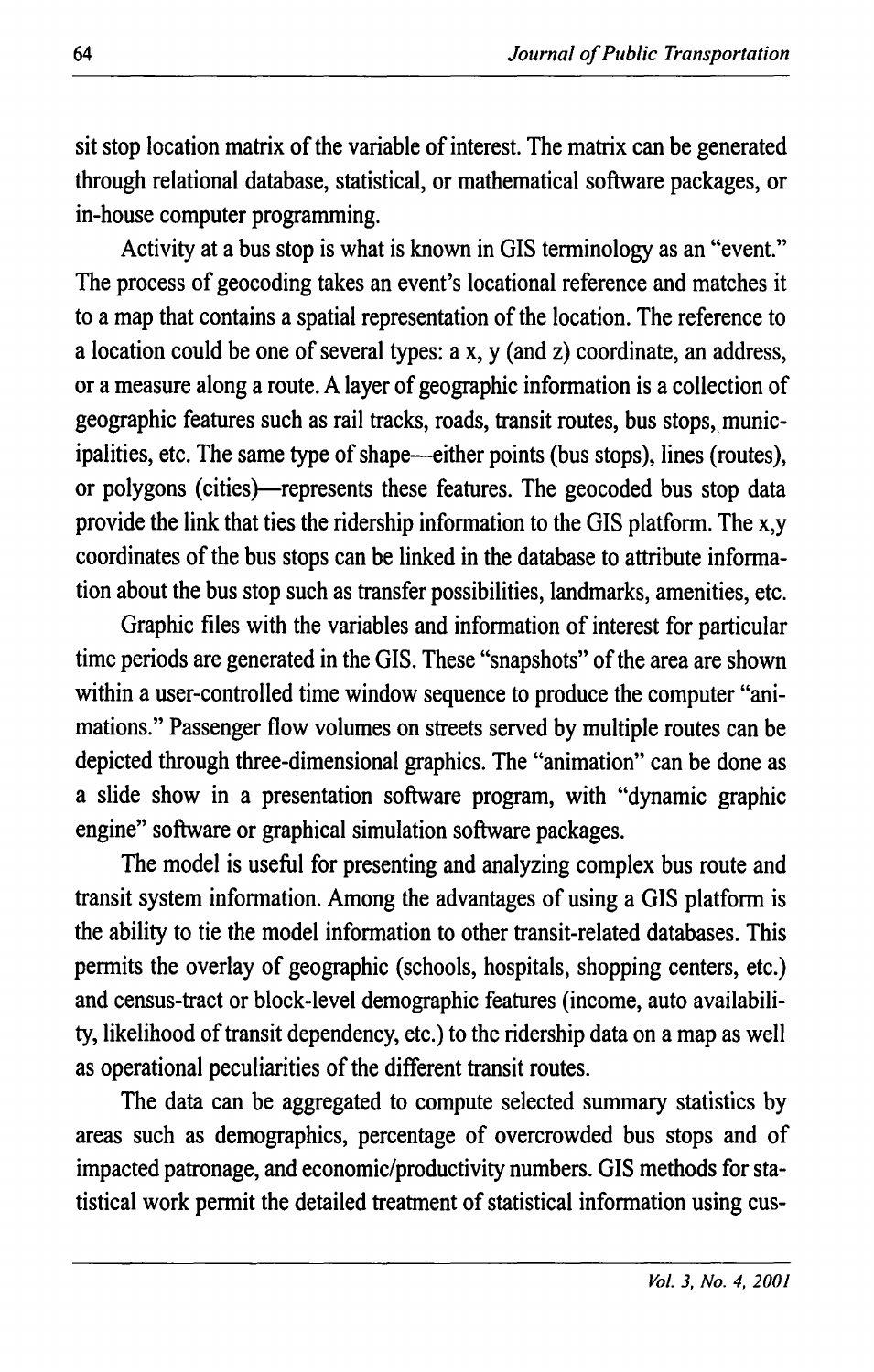tom designed polygons. The interactions between transit lines and the synergies of the transit system are assessed through the spatial-temporal variability of the attributes at the bus stop, route, and area polygon level.

Aerial photography can aid in the visualization of land-use patterns and in the construction of a typology of transit markets based on geographic/demographic factors. The GIS shows the relationships between different phenomena that affect transit supply and demand. An innovation of the methodology lies in allowing the visualization of multiple evaluation criteria simultaneously. In the following section, the methodology is applied to the service region of the Los Angeles County Metropolitan Transportation Authority (MTA).

# **Visualization Model**

Los Angeles County is one of the nation's largest counties with 4,083 square miles  $(11,077 \text{ km}^2)$ , of which  $1,421 \text{ mi}^2$   $(3,855 \text{ km}^2)$  are incorporated areas. These areas represent 88 cities. The county is larger in population than 42 states in the nation, with more than 9.8 million people as of January 2000, of which all but 1 million live in the cities. However, it has the lowest density of the 20 largest population centers of the world ( *World Almanac and Book of Facts* 1995). This urban sprawl yielded an estimated 85.8 percent drive-alone and carpool weekday worktrips with a 6.5 percent transit share in Los Angeles County, according to the 1990 census.

The Los Angeles County MTA is the regional light rail, heavy rail, and largest bus operator, providing 1,440 square miles (3,907 km<sup>2</sup>) of service coverage in almost all of the cities and noncontiguous portions of unincorporated Los Angeles County. The agency is the second largest bus operator in North America in terms of unlinked passenger trips (American Public Transit Association 2000). Ninety-one percent of MTA boardings are made in the bus system.'

Boardings take place on 127 transit lines that have an average length of 24 miles ( 40 kilometers). The lines carry approximately 300,000 customers that generate about 1.1 million boardings on an average weekday. Trip lengths vary by line and type of service, but the systemwide average trip length is 3.7 miles (6 kilometers). A high transfer rate is a by-product of the system's grid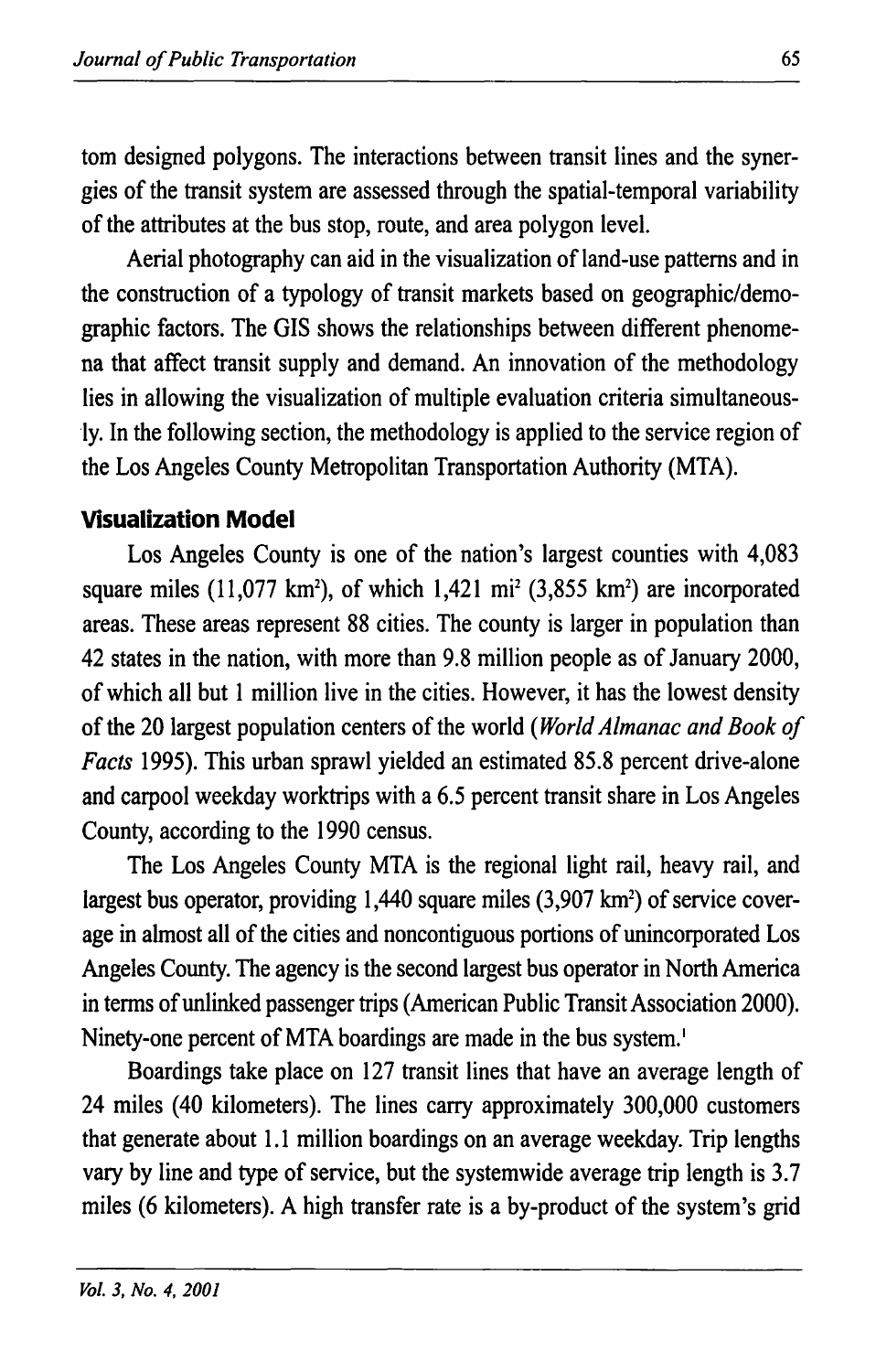design. The central business district (CBD) of Los Angeles is the transit center where lines connect for regional travel. The CBD of Los Angeles generates only 6 percent of the employment in the county (City of Los Angeles Planning Department 1995).

The agency directly operates or contracts 1,930 peak vehicles on a typical weekday. These vehicles are scheduled to deliver 20,400 revenue hours that cover 252,000 revenue miles (405,458 revenue kilometers). Directly-operated service represents 93 percent of the revenue hours and peak vehicles. Almost all MTA buses are 43-seat vehicles. In addition to the MTA, there are 12 regionally significant municipal bus operators and several local paratransit providers whose service coverage overlaps the MTA's in certain areas. The MTA carries approximately 80 percent, or 4 out of 5, of the annual unlinked bus passenger trips.

The MTA ride-check database was summarized by census tract for the entire day. The census tract is a polygon containing all the transit attribute information of the bus stops within it in addition to demographic data. The population and employment densities of Los Angeles County are presented in Figures 1 and 2. The Central Limit Theorem of statistics allows us to do this based on the large number of census tracts (1,642) involved (Draper and Smith 1981). Areas where the standard deviation is one or more above the mean represent areas where the population and employment are highly concentrated.

These maps closely mimic the location of households below the county's median income. The GIS can be used to pair the locations where a high concentration of jobs exists and the residences of likely jobholders. The system can be assessed to see how well it connects these markets and whether some routes can be restructured to better serve these clients.

The areas where boarding density (bus boardings/square mile) are the highest are shown in Figure 3. The top 45 lines carry 85 percent of the boardings and the top 20 lines carry about half the weekday boardings. The Gaussian distribution, as shown in Figure 3, closely represents this fact. It shows areas where high-capacity transit could be currently implemented to improve bus service for the greatest number of customers.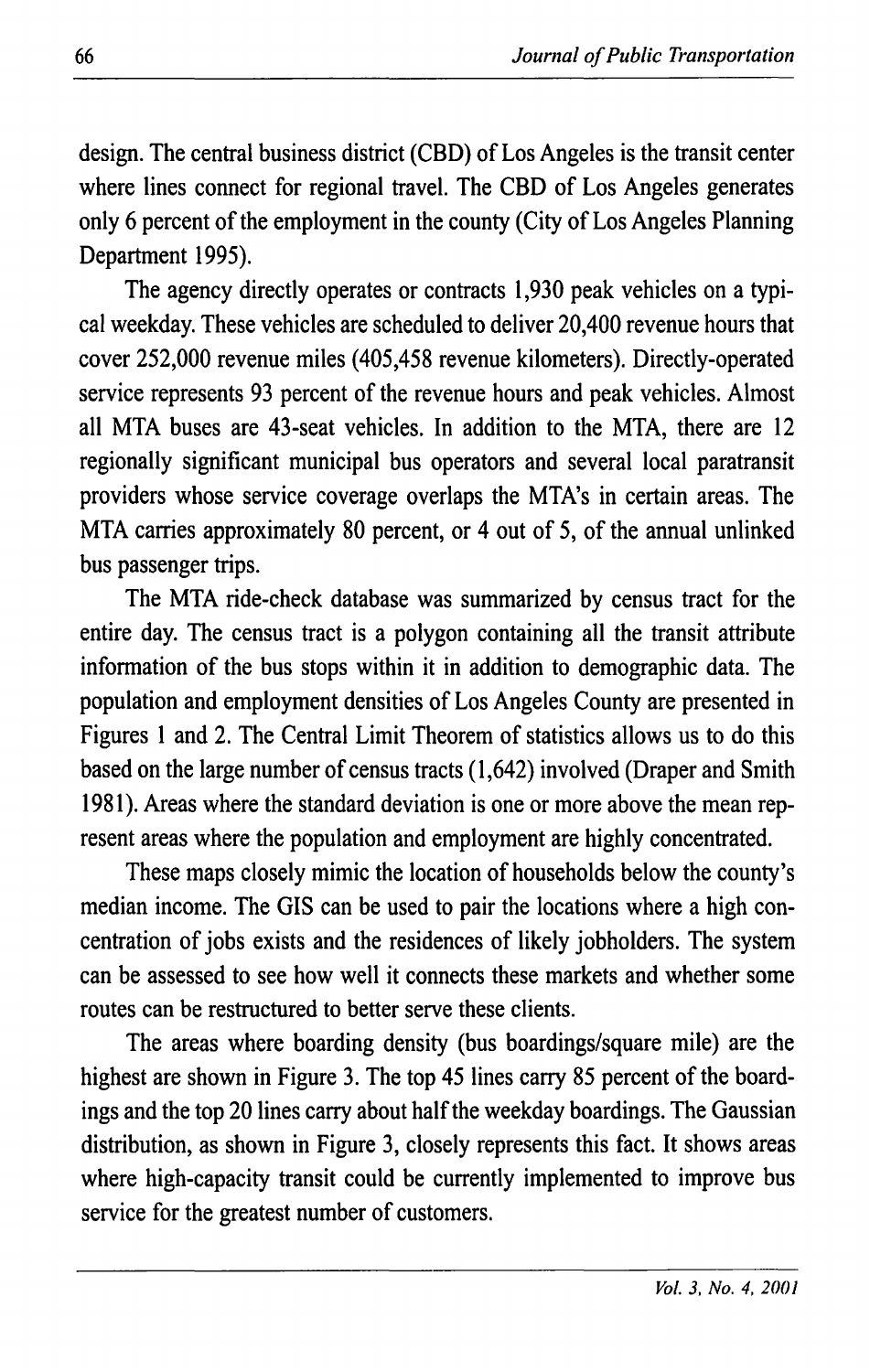

Source: 1990 Census STF3 File. **Figure 1. Los Angeles County population density** 



Source: 1990 Census STF3 File. **Figure 2. Los Angeles County employment density** 

Vol. *3.* No. 4, 200 I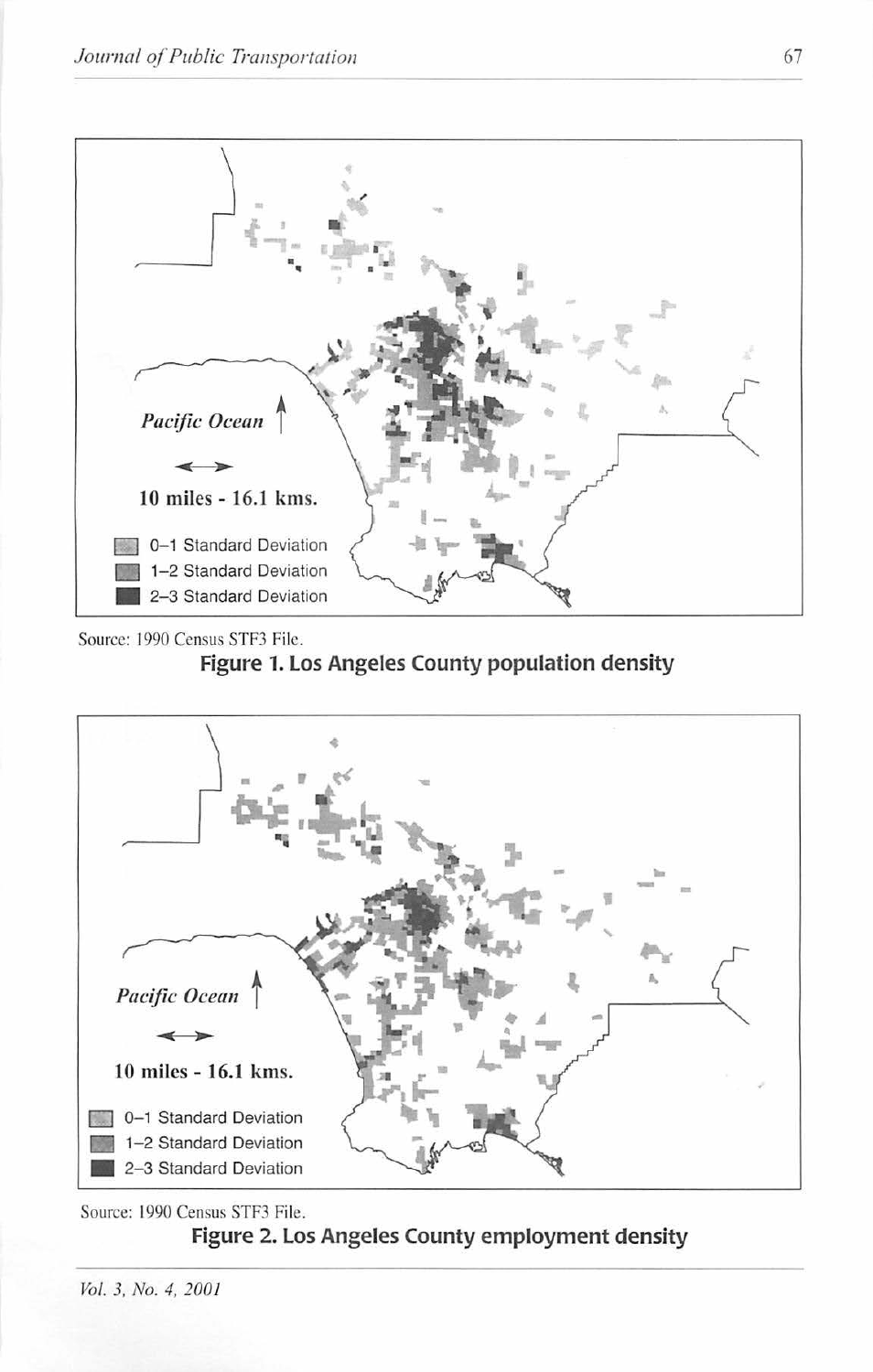

Source: MTA Ride Check Database.

### **Figure 3. Los Angeles County MTA bus boardings/square mile**

The proxy variable used to visualize transit demand was the number of patrons onboard vehicles by time period and location. Transit supply was assessed through the number of seats offered by time period and location. These variables were summarized by 20-minute and census tract data for the entire day from the geocoded bus stops for each line. The ratio of the patrons onboard to the number of seats offered is known as the "load ratio." Load ratios below 0.5 indicate locations and time periods where smaller vehicles (22-seat vans or shuttle buses) can be used to satisfy demand, since almost all MTA buses have an average of 43 seats. This is shown in Figure 4 for the peak direction of the lines.

These figures show the concentrated load ratios of the lines by census tract. The centers of these figures, which picture the downtown area, are where the load ratios are highest. This can be displayed with a three-dimensional graphic that takes into account the indjvidualized route and its load ratio height. It can then be seen that lines traversing these areas are heavily crowded in one direction, and that the western portion of the county is the result of severe overcrowding on just one to three buses.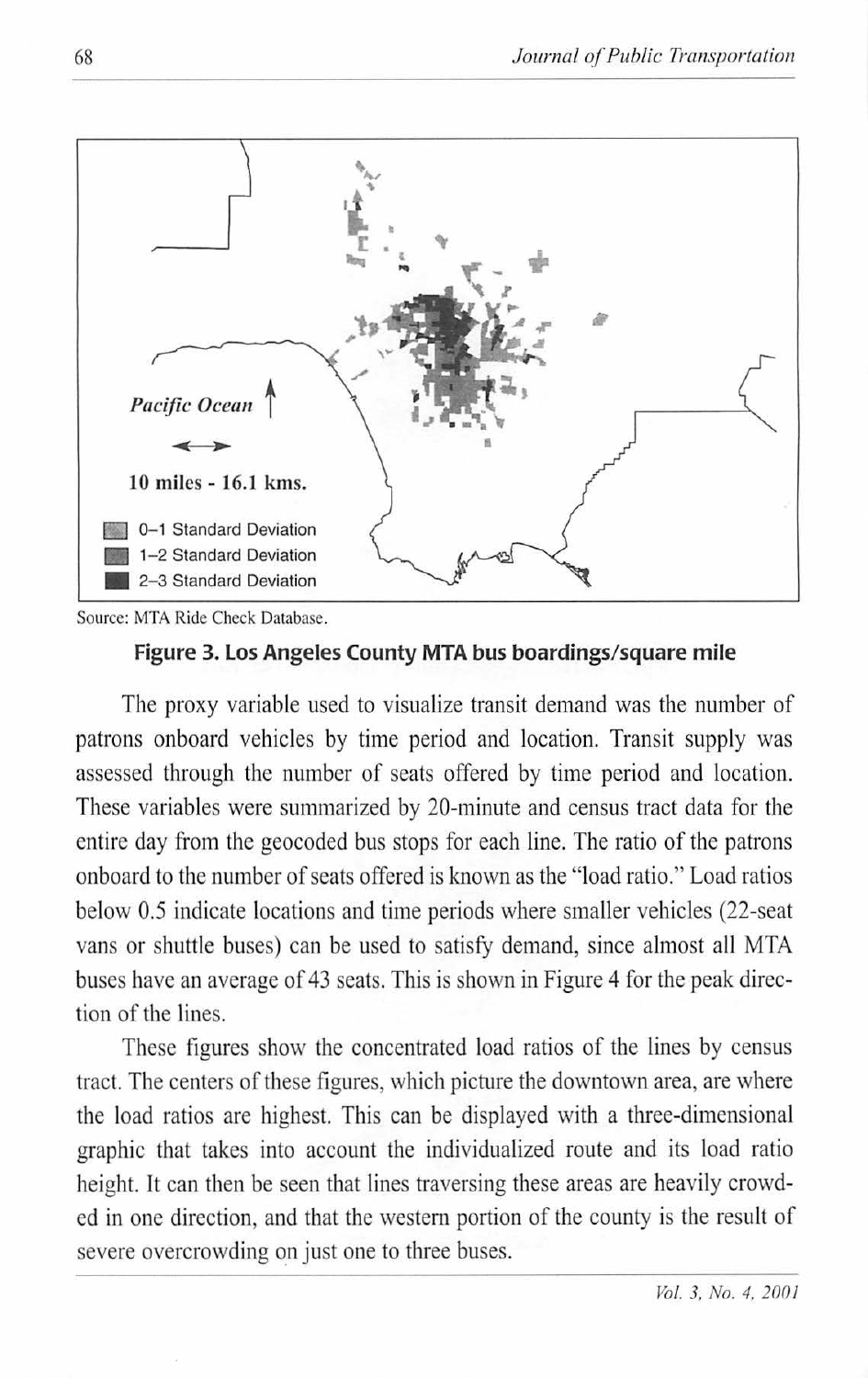

**Figure 4. Average Load Ratios-average weeklay A.M. peak direction** 

The temporal pockets of overcrowding on major streets seen in the route visualizations can be abated by trippers that do not run the entire route length or by jitney/van service. The latter was done in the past on streets where overcrowding currently occurs (Teal and Nemer 1986). Conversely, population density and land-use patterns in certain areas do not support traditional transit service, yet there are unmet travel needs that could be accommodated with shuttles, vans, or taxis.

Poor vehicle utilization can be caused by several factors. On some routes, more service is offered than time-of-day demand warrants. Other routes have heavy demand in one direction but much less in the other, yet the vehicles complete round-trips. In certain areas, there are community circulators that take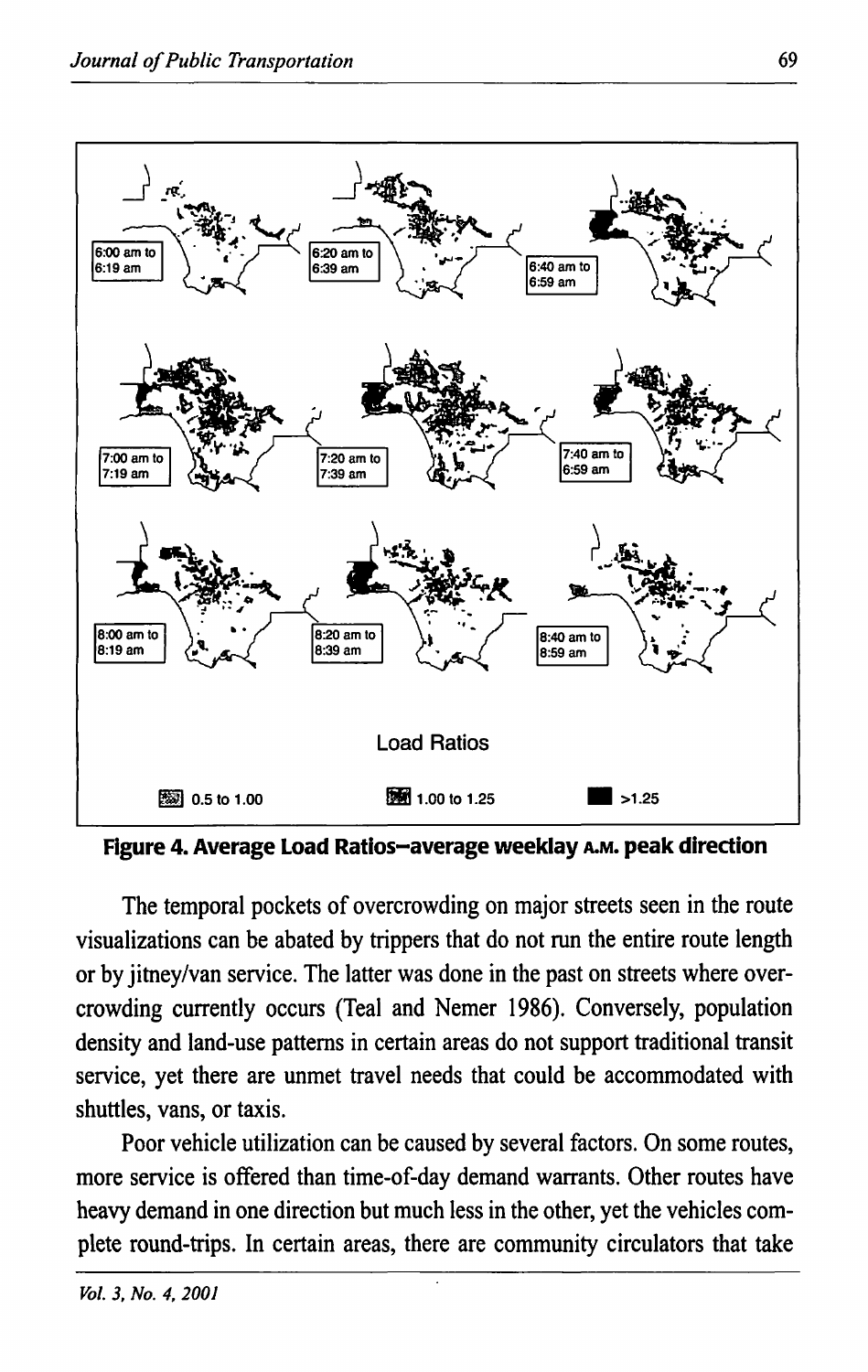away the demand for shorter length trips. Another possible cause for underutilized vehicles is infrequent service that is lightly used. Creative scheduling strategies, like interlining and tum-backs which are done at the MTA, can be visualized with this methodology. The analysis needs to incorporate the ridership information of the municipal operators to be complete since they offer overlapping service at different prices.

#### **Conclusions**

The temporal GIS presented in this article can be used to assess the effectiveness and efficiency of transportation options at the regional, transit agency, and route level. The method uses off-the-shelf software and it is immediately useful to transit agencies with ride-check information. The end-products of the methodology provide the tools necessary to inform elected officials, who fund transportation programs, and the public on current transit usage and to generate support for creative public transportation policies. The application of the methodology elsewhere and the sharing of the analytical results are encouraged.

#### **Further Research**

The methodology presented here uses off-the-shelf software to visualize transit system performance with preexisting data. There is a need for an integrated software product connected to a Global Positioning Satellite (GPS) transponder collecting real-time data from transit vehicles in a continuous fashion. The enormous amount of data collected by these devices needs to be filtered to produce the visualizations presented here. These can serve as prototypes for product results.

The software would integrate AVLs, automatic passenger counters, and automated fare collection through the GPS, and depict the transaction outputs as a temporal GIS. Issues such as hardware compatibility and open connectivity standards for emerging technologies need to be addressed. As an example, the AVL portion of the hardware could be tied to computer-aided dispatch to maximize efficiency. This product could serve as the basis for establishing specifications that could advance a standard for the transit industry.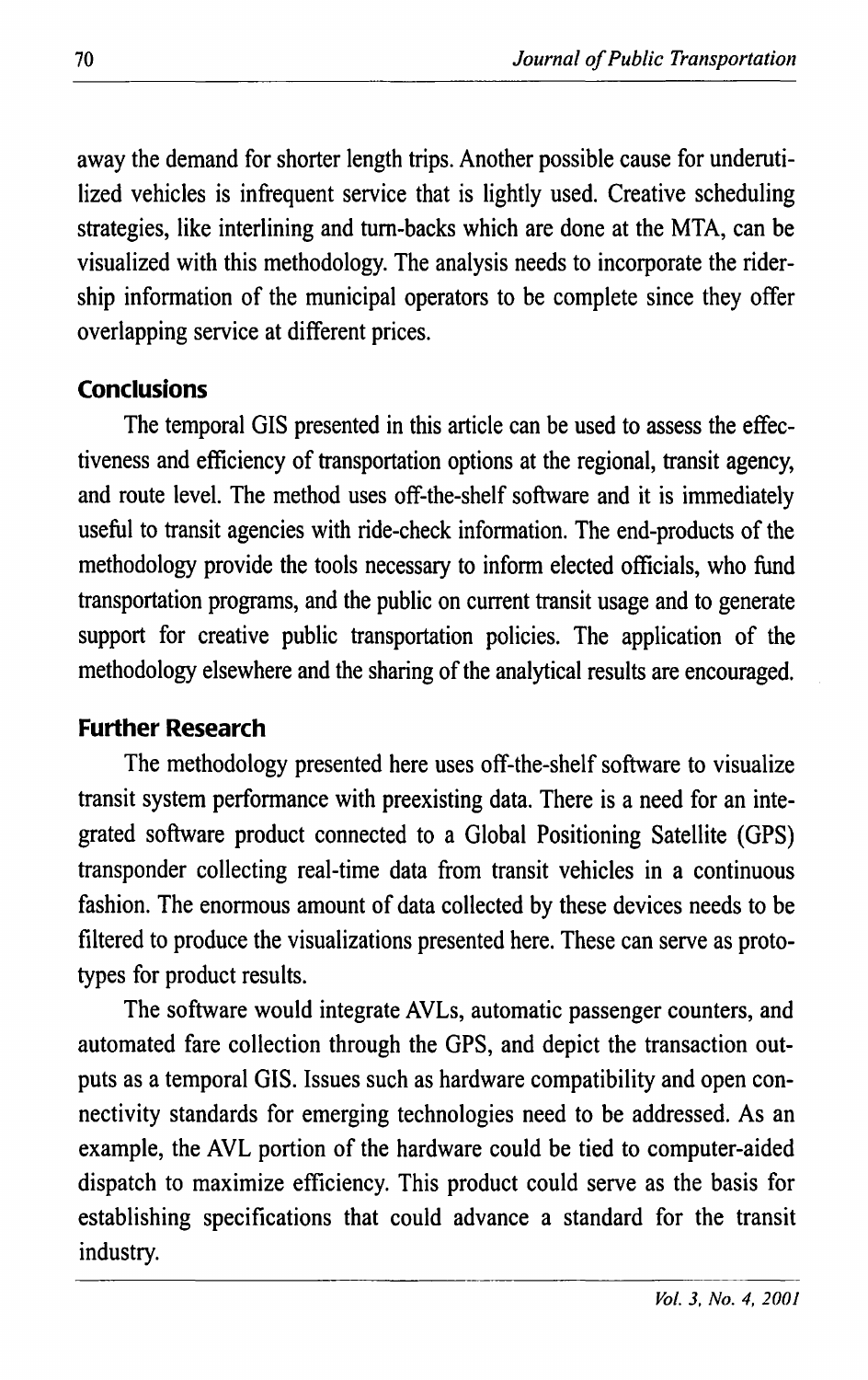# **Acknowledgments**

The authors wish to thank Julian Burke, chief executive officer of the MTA; James de la Loza, executive officer for countywide planning; and James McLaughlin, director of transit planning, for their support. An appreciation is extended to Thomas Amiya, Mauro Arteaga, Kathy Hesseltine, and Devang Parikh for their technical assistance. Six anonymous reviewers are thanked for their constructive suggestions. The opinions contained in this article are solely those of the authors and do not represent the official view of the Los Angeles County MTA.

## **Endnote**

1. The MTA statistics were obtained from the annual ridership data in effect from June 1999.

## **References**

- American Public Transit Association. 2000. *APTA 2000 transit fact book.* APTA, Washington DC, p. 111.
- Chrisman, Nicholas. 1997. *Exploring Geographic Information Systems.* John Wiley & Sons, NY, p. 5.
- City of Los Angeles Planning Department. 1995. *Citywide general plan frameworksocioeconomic impact assessment report.* City of Los Angeles, p. 26.
- Draper, N. R., and H. Smith. 1981. *Applied regression analysis.* John Wiley & Sons, NY,p.8.
- Teal, Roger F., and Terry Nemer. 1986. Privatization of urban transit: The Los Angeles jitney experience. *Transportation 13.* Martinus Nijhoff Publishers, Dordrecht, Holland, p. 5-22.
- U.S. Census Bureau and U.S. Department of Commerce from *World almanac and book of facts 1995.* Funk & Wagnalls Corporation, Mahwah, NJ, p. 840.